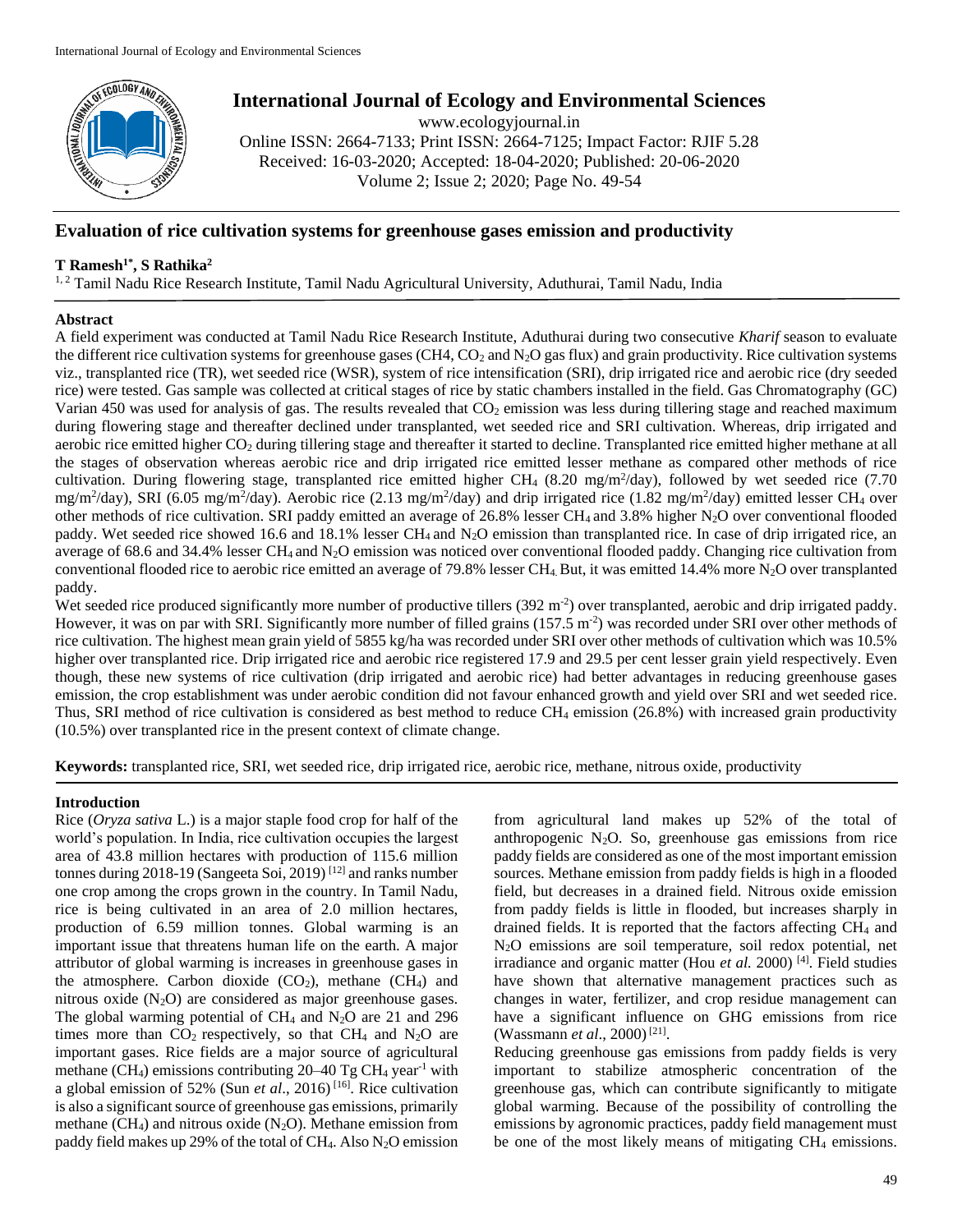Effective water management practices, like midseason drainage, intermittent irrigation, system of rice intensification, alternate wetting and drying, direct dry seeding and aerobic rice cultivation, have the possible potential to mitigate methane emission for irrigated rice cultivation (Trost *et al.*, 2013)<sup>[17]</sup>. Few reports indicated that intermittent irrigation of System of Rice Intensification (SRI) has a potential to overcome this problem. Similarly, aerobic paddy also reduces the methane emission, but it may favours the  $NO<sub>2</sub>$  emission. Methane emissions can be reduced by an average of 36.5% with a single drainage and by 43% with multiple aerations (Sander *et al*., 2015) [11] . In this context, it is highly essential to evaluate the different rice cultivation systems for greenhouse gas emission and select suitable method rice cultivation which emits lesser greenhouse gases without affecting yield. The objective of this study is to quantify the greenhouse gas emissions from paddy fields under different rice cultivation systems so that the low greenhouse gas emitting system could be recommended to mitigate the climate change impact on rice production.

#### **Materials and Methods**

A field experiment was conducted at Tamil Nadu Rice Research Institute, Aduthurai during two consecutive *Kharif* season to evaluate the rice cultivation systems for their greenhouse gases  $(CH4, CO<sub>2</sub>$  and N<sub>2</sub>O gas flux) emission. Tamil Nadu Rice Research Institute (TRRI) is present in the middle of the Cauvery Delta Zone, Tamil Nadu, India, geographically located at 11<sup>o</sup> N latitude 79.3° E longitude with an altitude of 19.4 m above MSL. The soil of the experimental field was alluvial clay with pH of 7.6 and EC of 0.3 dS/m and low, high and medium in available nitrogen, phosphorus and potassium contents respectively. Rice cultivation methods viz., transplanted rice (TR), wet seeded rice (WSR), system of rice intensification (SRI), drip irrigated rice and aerobic rice (dry seeded rice) were tested. Rice variety ADT 45 was used for this study. Recommended dose of fertilizer at150: 50:50 kg NPK/ha was applied in all the methods. Transplanted rice was established by planting of 22 days old seedlings at 20 x 10 cm in puddle and leveled field**.** Irrigation was given at 5 cm depth of water after disappearance of ponded water. In SRI, 14 days old seedlings were transplanted at 22.5 x 22.5 cm under puddled and leveled field. Irrigation was given at 2.5 cm depth of water after formation of hairline cracks (alternate wetting and drying method). The N as urea and K as Muriate of Potash were applied in 4 equal splits from basal, active tillering, panicle initiation and heading stages in both transplanted and SRI method. In wet seeded rice, direct seeding was done using drum seeder at 20 x 8-10 cm. During establishment, irrigation was done similar to nursery and later irrigation at 5 cm depth of water after disappearance of ponded water. Whereas, manual sowing at 20 x 10 cm was followed in aerobic and drip irrigated rice. Top dressing of N and K was given in 4 splits from 14DAS, active tillering, panicle initiation and heading stages in both wet seeded rice and aerobic rice. Surface irrigation was given at 4-5 days interval depends on the weather condition in aerobic rice. Drip irrigation was laid out at 80 cm lateral spacing, dripper spacing of 30 cm with discharge rate of 1.0 litre per hour. Irrigation was given at 150% PE throughout the cropping period in every alternate day. Drip fertigation of N as urea and K as Muriate of Potash were given in 13 splits starting from 14 DAS to heading stage at 5 days interval along with irrigation water.

Recommended phosphorus was applied as basal in all the methods.

#### **Gas sampling and analysis**

Greenhouse gas was quantified during critical stages of rice viz., tillering, panicle initiation, flowering and maturity. Gas flux was collected by static chambers installed in the field as method suggested by Mosier (1989)  $[8]$ . There were two parts in static chamber (anchor or base and chamber). Anchor was made up of thin-walled stainless steel to minimize physical disturbance upon insertion. Round chambers diameter and height was 47 cm and 24 cm respectively. Chambers were fabricated with non-reactive materials and were painted with white paint. It had two ports for air thermometer and gas sampling. Area occupied by round chamber for measuring plant-mediated emissions was 1562 cm<sup>2</sup>. Anchors were installed at 10 cm into the ground at least 24 hours prior to first flux measurement and were packed well around the sides. Chamber was kept upside down upon the base at time of gas sampling. Plants were included inside the chambers during gas sampling (Smart and Bloom, 2001)<sup>[14]</sup>.

Before sampling, the base position and presence of water in the rim of base were noticed. Flood water level both inside and outside the base were noted, soil temperature were recorded and chamber temperature was recorded immediately after sampling. Sampling was performed by inserting a polypropylene syringe into the chamber septa and slowly removing a gas sample. Sampling was done in four times at ten minutes interval *viz*., 0, 10, 20 and 30 minutes after deployment of chamber. Typically, 50 ml sample were removed and transferred to a previously evacuated 30 ml glass vial sealed with a grey butyl rubber septum. Excess gas was injected into the evacuated vial to produce an overpressure. This overpressure facilitates the subsequent removal of a gas sample for analysis.

Gas chromatography (GC) Varian 450 equipped with three different detectors was used for analysis of gas. Thermal Conductivity Detector for  $CO<sub>2</sub>$ , Electron Capture Detector for N<sub>2</sub>O and Flame Ionization Detector for CH<sub>4</sub> analysis were used. To run GC, 5 gases were used namely Helium, Hydrogen, Nitrogen, Mixed air (argon + methane) and Zero air. Several different standard concentrations were fed to run, as detector response was nonlinear. The range of standards was 0.5 and 1 ppm for  $N_2O$ , 2 and 10 ppm for CH<sub>4</sub> and 1000 ppm for CO<sub>2</sub> were used. Standard curves used to convert the GC output of the samples into units of ppm. GHG emission was calculated based on area of static chamber and expressed as mg/m<sup>2</sup>/day.

Observations on rice growth, yield parameters and grain yield were recorded at the time of harvest. All the recorded data were analyzed statistically as per the method suggested by Gomez and Gomez  $(1984)^{[3]}$  to find out the treatment differences. The critical differences were calculated at five per cent probability level to know the treatment differences and writing interpretations.

# **Results and Discussion Greenhouse gases emission**

#### Carbon di-oxide (CO<sub>2</sub>) emission

Emission of  $CO<sub>2</sub>$  was less during tillering stage and reached maximum during flowering stage and thereafter declined under puddled fields in transplanted, wet seeded rice and SRI cultivation. Whereas, under aerobic field condition in drip irrigated and aerobic rice methods emitted higher  $CO<sub>2</sub>$  during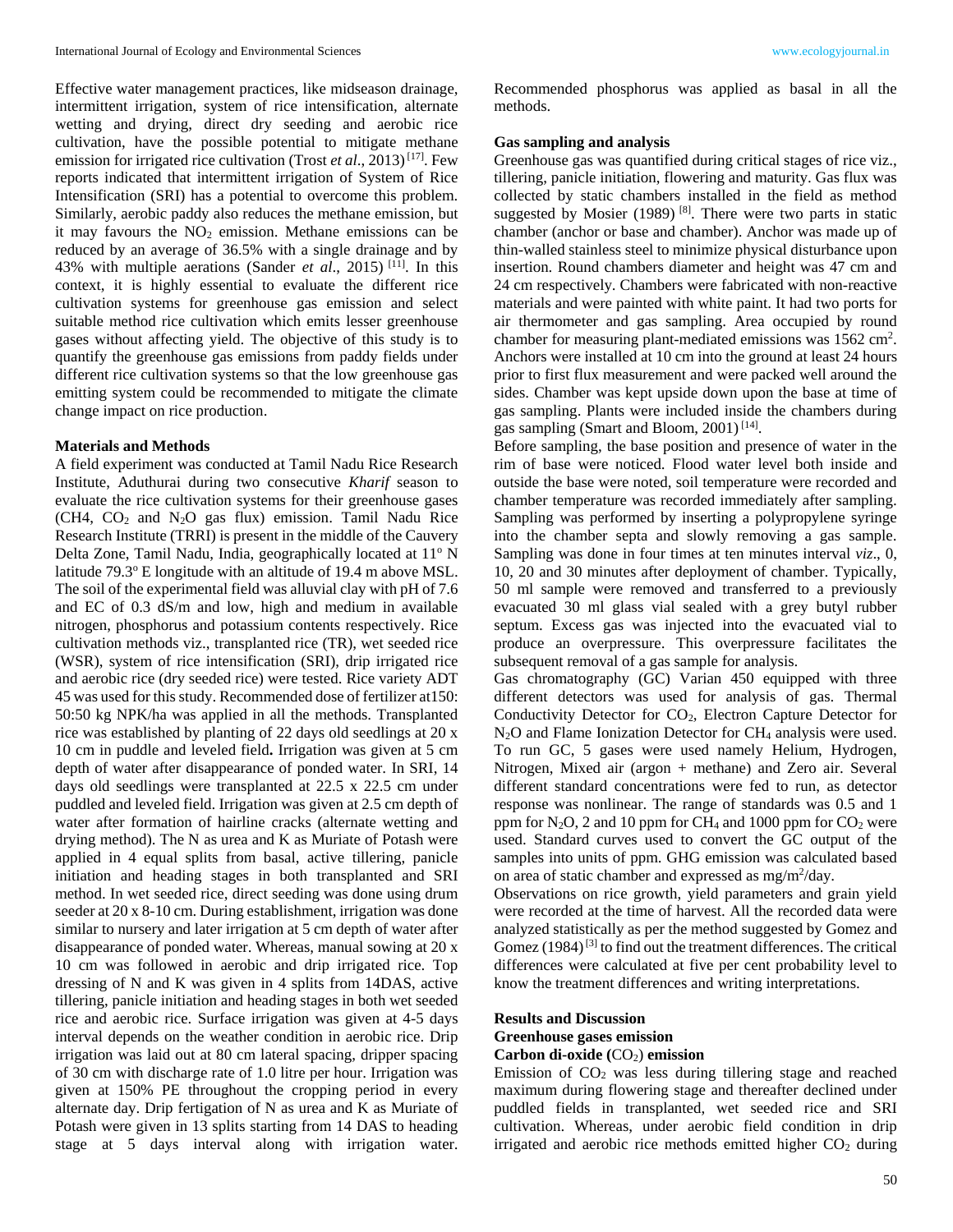tillering stage and thereafter it started to decline. During tillering stage, maximum  $CO<sub>2</sub>$  emission was noticed under drip irrigated rice (4005 mg/m<sup>2</sup> /day), followed by aerobic rice (1787 mg/m<sup>2</sup>/day). Frequent wetting with aeration under drip irrigated paddy might have favoured faster decomposition and release of more amount of  $CO<sub>2</sub>$  during early stage. Under puddled condition, presence of standing water would have reduced the aerobic decomposition of organic residues resulted in lesser  $CO<sub>2</sub>$ emission under SRI (2394 mg/m<sup>2</sup>/day), wet seeded and transplanted rice as compared to drip and aerobic rice. During flowering and maturity stages, significantly higher  $CO<sub>2</sub>$  emission was recorded under SRI over other methods of rice cultivation. This was followed by transplanted and wet seeded rice (Fig 1).



Fig 1: Carbon dioxide emission during critical stages of rice under various rice cultivation systems (mean of two years)

Alternate wetting and drying method of irrigation under SRI caused aerobic decomposition and emitted more  $CO<sub>2</sub>$  as compared to transplanted and wet seeded rice. Reductions in the irrigation water volume to the rice led to a lower surface standing water depth and even no standing water above the surface in AWD irrigation. This increased the oxygen penetration into the soil and led to soil organic C being oxidized to  $CO<sub>2</sub>$  instead of CH<sub>4</sub> (Sun *et al.*, 2016)<sup>[16]</sup>. Drip irrigated and aerobic rice recorded lesser CO<sub>2</sub> emission during flowering and maturity stages.

# **Methane emission**

Methane emission under different rice cultivation methods revealed that transplanted rice emitted higher methane at all the stages of observation whereas aerobic rice emitted lesser methane as compared other methods of rice cultivation (Table 1). During tillering stage, transplanted rice emitted higher methane (5.23 mg/m<sup>2</sup>/day), followed by SRI (4.08 mg/m<sup>2</sup>/day) and the lowest emission was occurred under aerobic rice  $(0.88 \text{ mg/m}^2/\text{day})$ followed by drip irrigated rice  $(2.19 \text{ mg/m}^2/\text{day})$ . During flowering stage, transplanted rice emitted higher CH<sup>4</sup> (8.20 mg/m<sup>2</sup>/day), followed by wet seeded rice (7.70 mg/m<sup>2</sup>/day) and SRI (6.05 mg/m<sup>2</sup>/day). Puddled condition and standing water under transplanted rice increased the anaerobic decomposition of organic residues resulted in higher methane emission over aerobic condition.



**Fig 2:** Methane emission during critical stages of rice under various cultivation systems (mean of two years)

Compared to conventional transplanted rice, SRI method reduced by an average of 26.8% lesser CH4 emission. Under SRI, alternate wetting and drying method of irrigation and formation of hairline cracks before irrigation might have supplied more oxygen to the rhizosphere which favoured aerobic decomposition of organic waste thus resulted in lesser methane emission than transplanted rice. Alternate wetting and drying method of irrigation followed in SRI considerably reduced methane emission as compared continuous flooding (Setyanto, 2004)<sup>[13]</sup>. Methane emission in SRI decreased by 61.1% compared to transplanted rice (Jain *et*   $a$ l., 2013)<sup>[5]</sup>. Tyagi *et al.* (2010) reported that midseason drainage and drainage of paddy fields twice suppressed CH<sub>4</sub> emission by 37 and 41 %, respectively.

Wet seeded rice registered 6.1% lesser methane than transplanted paddy during flowering stage (Fig 2). Similar trend was noticed during maturity stage also. Aerobic rice  $(2.13 \text{ mg/m}^2/\text{day})$  and drip irrigated rice (1.82 mg/m<sup>2</sup>/day) emitted lesser CH<sub>4</sub> over other methods of rice cultivation. Drip irrigated rice registered 68.6% lesser  $CH_{4 \text{ by }}$  an average of four stages of observation than transplanted rice. Drip irrigation might have increased more oxygen to the root zone that inhibits the activity of methanogenic bacteria by methane oxidation. However, the dissolved oxygen content declined significantly in drip practice over the conventional methods; Soil methanotrophic bacteria oxidizing methane gas using molecular oxygen in drained paddy soil (Jiao *et al.*, 2006)<sup>[6]</sup> was the reason for the above reduction in methane flux rate, cumulative methane flux under drip irrigated rice (Parthasarathi et al., 2019)<sup>[9]</sup>.

#### **Nitrous oxide emission**

Variation in water and nutrient management practices under different rice cultivation systems considerably altered the  $N_2O$ emission in all the critical stages of observation (Fig 3). Significantly higher nitrous oxide emission was recorded under aerobic rice cultivation  $(2.55, 1.89 \text{ and } 1.77 \text{mg/m}^2/\text{day during})$ tillering, PI and flowering stages respectively), followed by SRI (2.42, 1.71 and 1.69 mg/m<sup>2</sup> /day during tillering, PI and flowering stages respectively). Average of four observations on  $N_2O$ emission found that aerobic rice and SRI emitted 14.7 and 3.8% higher  $N_2O$  respectively than transplanted rice (Table 1).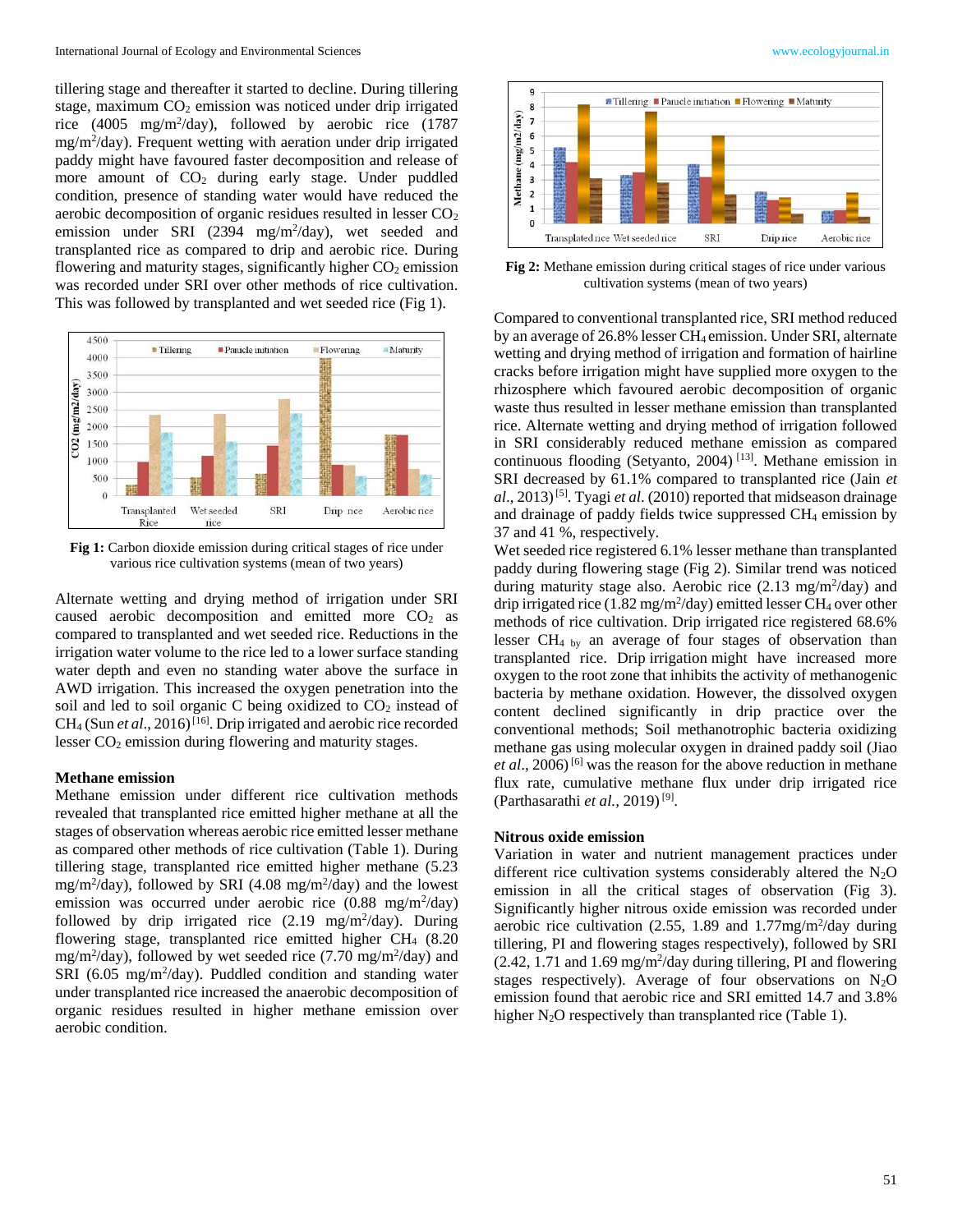Alternate wetting and drying method of irrigation and artificial aeration through cono weeding in SRI and unpuddled field preparation and non-flooded condition under aerobic rice cultivation increased the availability of oxygen, thus favoured more nitrous oxide emission. Similarly, an average of 22.5 % increase in  $N_2O$  emission under SRI over transplanted rice was reported by Jain *et al.* (2013)<sup>[5]</sup>. Switching from anaerobic to aerobic rice production system can create conditions that increase nitrous oxide emissions (Maris *et al*., 2016) [7] However, the degree to which nitrous oxide emissions increase ranges substantially and is influenced by soil characteristics and the history of soil and water management in a given location (Wang *et al.*, 2012)<sup>[20]</sup>.

Drip irrigated rice emitted lesser  $N_2O$  as compared to other methods of rice cultivation. The average reduction in nitrous oxide emission was to the tune of 34.4% under drip irrigated rice over transplanted rice. Frequent irrigation and more numbers of split applications of nitrogen fertilizer (Irrigation at alternate days and fertigation of urea at five days interval) in drip irrigated rice might have facilitated better crop uptake and lesser loss of nitrogen as nitrous oxide. Variation in water and nutrient availability under drip and flooded transplanted paddy would have been the reason for creating such difference in  $N_2O$  emission (Ramesh *et al.*, 2019)<sup>[2]</sup>. In conventional system of transplanting, maintaining 5 cm depth of water reduced the oxygen supply in the rhizosphere resulted in lesser emission of nitrous oxide.



**Fig 3:** Nitrous oxide emission during critical stages of rice under various rice cultivation systems (mean of two years)

|                                         | Methane emission (mg/m <sup>2</sup> /day) during critical stages of rice |                                                          |                                     |                           |               |                           |      |                                                         | mean $%$                                         |
|-----------------------------------------|--------------------------------------------------------------------------|----------------------------------------------------------|-------------------------------------|---------------------------|---------------|---------------------------|------|---------------------------------------------------------|--------------------------------------------------|
| <b>Rice cultivation methods</b>         | g                                                                        | $\frac{0}{0}$<br><b>Tillerin variation</b><br>over<br>TR | <b>Panicle</b><br><b>Initiation</b> | % variation<br>over<br>TR | Flowerin<br>g | % variation<br>over<br>TR | y    | $\frac{0}{0}$<br><b>Maturit</b> variation<br>over<br>TR | variation<br>over<br>TR (mean of<br>four stages) |
| Transplanted rice (TR)                  | 5.23                                                                     |                                                          | 4.21                                | $\overline{\phantom{0}}$  | 8.20          |                           | 3.10 | $\overline{\phantom{0}}$                                |                                                  |
| Wet seeded rice                         | 3.34                                                                     | $-36.1$                                                  | 3.54                                | $-15.9$                   | 7.70          | $-6.1$                    | 2.84 | $-8.4$                                                  | $-16.6$                                          |
| System of rice intensification<br>(SRI) | 4.08                                                                     | $-22.0$                                                  | 3.22                                | $-23.5$                   | 6.05          | $-26.2$                   | 2.00 | $-35.5$                                                 | $-26.8$                                          |
| Drip irrigated rice                     | 2.19                                                                     | $-58.1$                                                  | 1.65                                | $-60.8$                   | 1.82          | $-78.0$                   | 0.70 | $-77.4$                                                 | $-68.6$                                          |
| Aerobic rice                            | 0.88                                                                     | $-83.2$                                                  | 0.95                                | $-77.6$                   | 2.13          | $-74.0$                   | 0.49 | $-84.2$                                                 | $-79.8$                                          |
| $C.D. (P=0.05)$                         | 0.47                                                                     |                                                          | 0.41                                |                           | 0.78          |                           | 0.27 |                                                         |                                                  |
|                                         | $N_2O$ emission (mg/m <sup>2</sup> /day) during critical stages of rice  |                                                          |                                     |                           |               |                           |      |                                                         |                                                  |
| Transplanted rice                       | 2.04                                                                     |                                                          | 1.64                                |                           | 1.45          |                           | 1.03 | $\overline{\phantom{a}}$                                | $\overline{\phantom{a}}$                         |
| Wet seeded rice                         | 1.59                                                                     | $-22.3$                                                  | 1.62                                | $-1.5$                    | 1.40          | $-3.44$                   | 0.57 | $-45.1$                                                 | $-18.1$                                          |
| System of rice intensification<br>(SRI) | 2.42                                                                     | $+18.6$                                                  | 1.71                                | $+4.3$                    | 1.69          | $+16.6$                   | 0.78 | $-24.3$                                                 | $+3.8$                                           |
| Drip irrigated rice                     | 1.78                                                                     | $-13.0$                                                  | 1.35                                | $-17.7$                   | 0.65          | $-55.2$                   | 0.50 | $-51.5$                                                 | $-34.4$                                          |
| Aerobic rice                            | 2.55                                                                     | $+25.0$                                                  | 1.89                                | $+15.2$                   | 1.77          | $+22.1$                   | 0.97 | $-5.8$                                                  | $+14.1$                                          |
| $C.D. (P=0.05)$                         | 0.28                                                                     |                                                          | 0.22                                |                           | 0.17          |                           | 0.11 |                                                         |                                                  |

Table 1: Methane and N<sub>2</sub>O emission (mg/m<sup>2</sup>/day) and percentage variation over transplanted rice under rice cultivation systems (mean of two years)

## **Growth parameters**

Growth parameters like plant height and total tillers were significantly influenced by various rice cultivation methods (Table 2). System of rice intensification produced significantly taller plants (89.4 cm) than aerobic and drip irrigated paddy. However, it was on par with transplanted and wet seeded rice. Availability of standing water and puddled condition under SRI, transplanted and wet seeded rice favoured better crop growth and increased plant height over unpuddled condition of aerobic and drip irrigated paddy. Significantly more number of tillers (578 m-

2 ) was recorded under wet seeded rice over other methods of rice cultivation. Sowing using drum seeder caused more number of plants per unit area over other methods was the reason for more number of tillers. SRI and transplanted rice recorded 514 and 476 tillers per  $m<sup>2</sup>$  respectively. Shorter plants and lesser tillers were noticed under drip irrigated and aerobic rice. Availability of lesser soil moisture under aerobic rice and rows away from the lateral in drip irrigation might be the reason for reduced plant growth.

**Table 2:** Growth, yield parameters and grain yield of rice as influenced by rice cultivation methods (mean of two years)

| <b>Rice cultivation methods</b> | <b>Plant height</b><br>(cm) | <b>Total tillers</b><br>(Nos/m <sup>2</sup> ) | <b>Productive tillers</b><br>(Nos/m <sup>2</sup> ) | Filled grains /<br>Panicle (Nos.) | <b>Grain vield</b><br>(kg/ha) | $\frac{9}{6}$ variation in grain<br>vield over TR |
|---------------------------------|-----------------------------|-----------------------------------------------|----------------------------------------------------|-----------------------------------|-------------------------------|---------------------------------------------------|
| Transplanted Rice (TR)          | 86.5                        | 476                                           | 348                                                | 134.5                             | 5300                          |                                                   |
| Wet seeded rice                 | 88.1                        | 578                                           | 392                                                | 141.6                             | 5548                          | $+4.7$                                            |
| SRI                             | 89.4                        | 514                                           | 372                                                | 157.5                             | 5855                          | $+10.5$                                           |
| Drip irrigated rice             | 81.1                        | 385                                           | 334                                                | 19.8                              | 4350                          | $-17.9$                                           |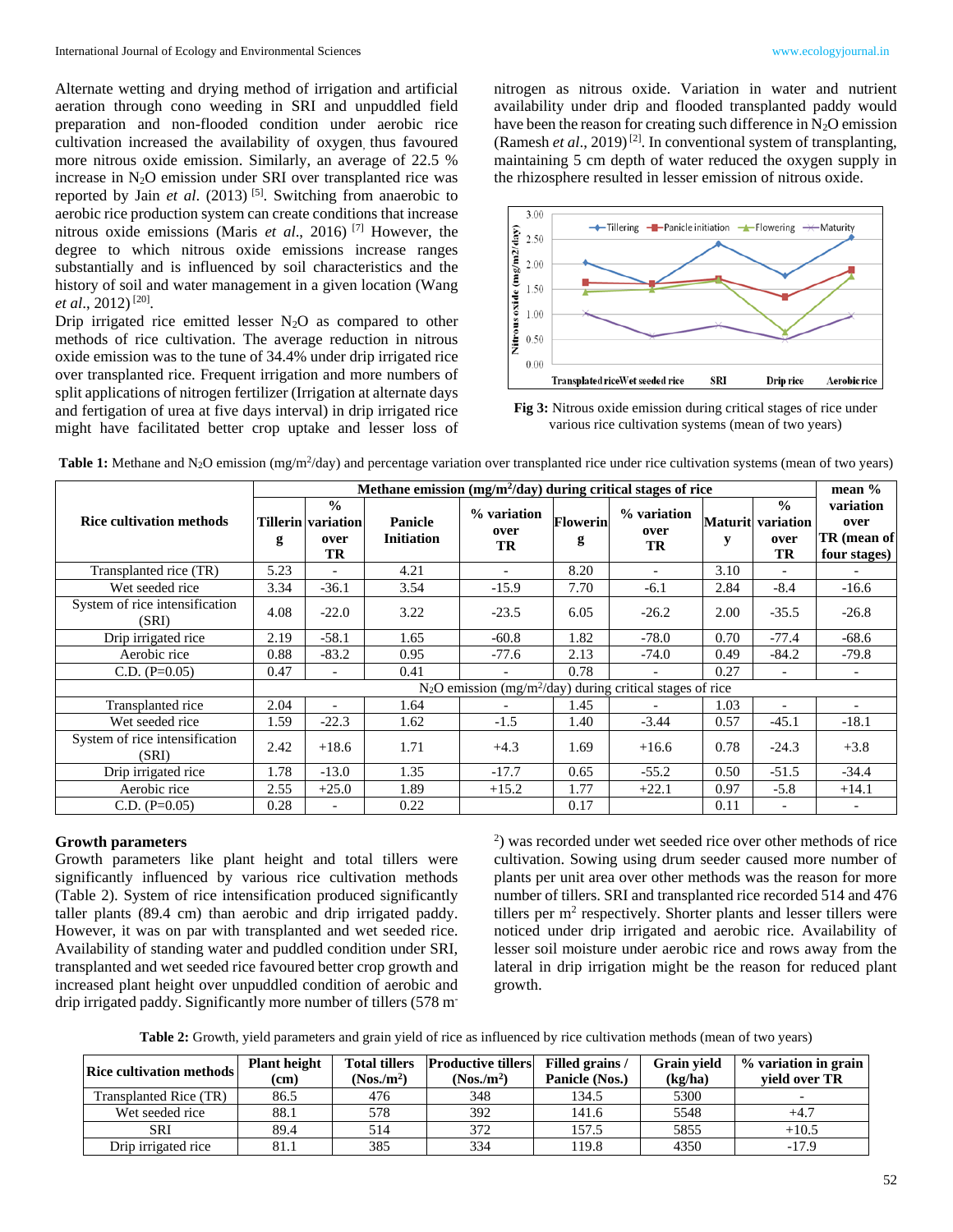| nce<br>Aerobic      | $- -$<br>$\epsilon$<br>. | 368                  | $\sim$ $-$ |      | 2727<br>---- | $\sim$<br>,,<br>. |
|---------------------|--------------------------|----------------------|------------|------|--------------|-------------------|
| .05<br>ັບມ<br>,.v., | г.,                      | $\sim$<br>.<br>гv.-т | ∼          | 16.5 | '46          |                   |

## **Yield attributes**

Yield parameters like productive tillers and filled grains per panicle were significantly influenced by various rice cultivation methods (Table 2). Wet seeded rice produced significantly more number of productive tillers (392 m<sup>-2</sup>) over transplanted, aerobic and drip irrigated paddy. However, it was on par with system of rice intensification. Lesser number of productive tillers was noticed under aerobic and drip irrigated paddy. Significantly more number of filled grains (157.5 m<sup>-2</sup>) was recorded under SRI over other methods of rice cultivation. Practicing of SRI components viz., young seedlings, single seedling, cono weeding and alternate wetting and drying favoured better eco-physiology of individual plants resulted in more number of filled grains per panicle (Geethalakshmi *et al.*, 2011)<sup>[2]</sup>. However, this was comparable with wet seeded rice. Minimum number of filled grains was recorded under aerobic rice mainly due scarcity of soil moisture in the root zone under aerobic condition.

# **Grain yield**

Grain yield of rice varied significantly under various rice cultivation methods (Table 2). Significantly higher mean grain yield of 5855 kg/ha was recorded under system of rice intensification over other methods of cultivation. The increment in grain yield under SRI over transplanted rice was to the tune of 10.5%. Similarly, rice cultivation by SRI increased the grain yield by 5–7% besides savings of water by 12–15% over the conventional method of rice cultivation under a wetland ecosystem (Geethalakshmi *et al*., 2011) [2]. Increased grain yield under SRI was mainly due to the synergistic effects of modification in the cultivation practices such as use of young and single seedlings per hill, limited irrigation, and frequent loosening of the top soil to stimulate aerobic soil conditions (Stoop *et al.* 2002)<sup>[15]</sup>. Transplanting of very young seedlings, usually 8–12 days old, preserves its potential for tillering and rooting, which was reduced if transplanted after the occurrence of fourth phyllochron. Further, the combination of plant, soil, water and nutrient management practices followed in SRI increased the root growth, along with an increase in productive tillers, grain filling and higher grain weight that ultimately resulted in the maximum grain yield (Uphoff 2001) [15]. Wet seeded rice recorded mean grain yield of 5548 kg/ha which was 4.7% higher over transplanted rice. Drip irrigated rice and aerobic rice registered grain yield of 4350 and 3735kg/ha respectively. The percentage reduction in grain yield under drip irrigated rice and aerobic rice was 17.9 and 29.5 as compared to transplanted rice. Even though, these new systems of rice cultivation had better advantages in reducing greenhouse gases emission and water saving, the crop establishment under aerobic condition did not favour enhanced growth and yield over SRI, wet seeded and transplanted paddy.

From the field experiments, it could be concluded that new systems of rice cultivation (drip irrigated and aerobic rice) had better advantages in reducing greenhouse gases emission and considered as mitigation options for climate change. Drip irrigated rice emitted lesser  $N_2O(34.4\%)$  as compared to other methods of rice cultivation needs further attention. However, the crop establishment under aerobic condition did not favour enhanced growth and yield over SRI and wet seeded rice. Thus, SRI method of rice cultivation is considered as best method to reduce  $CH_4$  emission (26.8%) with increased grain productivity (10.5%) over transplanted rice in the present context of climate change.

## **References**

- 1. Hou AH, Chen GX, Wang ZP, Van Cleemput O, Patrick WH Jr. Methane and nitrous oxide emissions from a rice field in relation to soil redox and microbiological processes. Soil Science society of America Journal, 2000; 64:2180-2186
- 2. Geethalakshmi V, Thanakkan Ramesh, Azhagu Palamuthirsolai and Lakshmanan. Agronomic evaluation of rice cultivation systems for water and grain productivity, Archives of Agronomy and Soil Science. 2011; 57(2):159- 166.
- 3. Gomez KA, Gomez AA. Statistical procedures for agricultural research. New York: Wiley and Sons, 1984, p. 108-127.
- 4. Hou AH, Chen GX, Wang ZP, Van Cleemput O, Patrick WH JR. Methane and nitrous oxide emissions from a rice field in relation to soil redox and microbiological processes. Soil Science society of America Journal. 2000; 64:2180-2186.
- 5. Jain, Niveta, Dubey, Rachana Dubey, Singh, D, Jagpal Khanna, Manoj, Pathak, Surendra and Bhatia, Arti. Mitigation of greenhouse gas emission with system of rice intensification in the Indo- Gangetic Plains. Paddy and Water Environment, 2013, 12. 10.1007/s10333-013-0390-2.
- 6. Jiao Zhihua, Aixin Hou, Yi Shi, Guohong Huang, Yinghong Wang and Xin Chen. Water Management Influencing Methane and Nitrous Oxide Emissions from Rice Field in Relation to Soil Redox and Microbial Community, Communications in Soil Science and Plant Analysis. 2006; 37:13-14, 1889-

1903, DOI: 10.1080/00103620600767124

- 7. Maris SC, Teira-Esmatges MR, Català MM. Influence of irrigation frequency on greenhouse gases emission from a paddy soil. Paddy and Water Environment. 2016; 14(1):199- 210.
- 8. Mosier AR. Chamber and isotopic techniques. In M.O. Andreae and D.S. Schimel (eds.), Exchange of Trace Gases between Terrestrial Ecosystems and the Atmosphere, pp 175-188. Report of the Dahlem Workshop, Berlin, Feb 19- 24, 1989. John Wiley and Sons, New York, 1989.
- 9. Parthasarathi T, Vanitha K, Mohandass S, Vered E. Mitigation of methane gas emission in rice by drip irrigation [version 1; peer review: 1 approved] F1000Research 2019, 8:2023 (https://doi.org/10.12688/f10 00research.20945.1)
- 10. Ramesh T, Rathika S, Ravi V, Sabarinathan R, Eli Vered. Drip irrigated paddy: An adaptation strategy to mitigate the climate change. Journal of Pharmacognosy and Phytochemistry, 2019; SP2:190-193.
- 11. Sander BOM, Samson RJ. Buresh. Methane and nitrous oxide emissions from flooded rice fields as affected by water and straw management between rice crops. Geoderma, 2014; 235:355-362